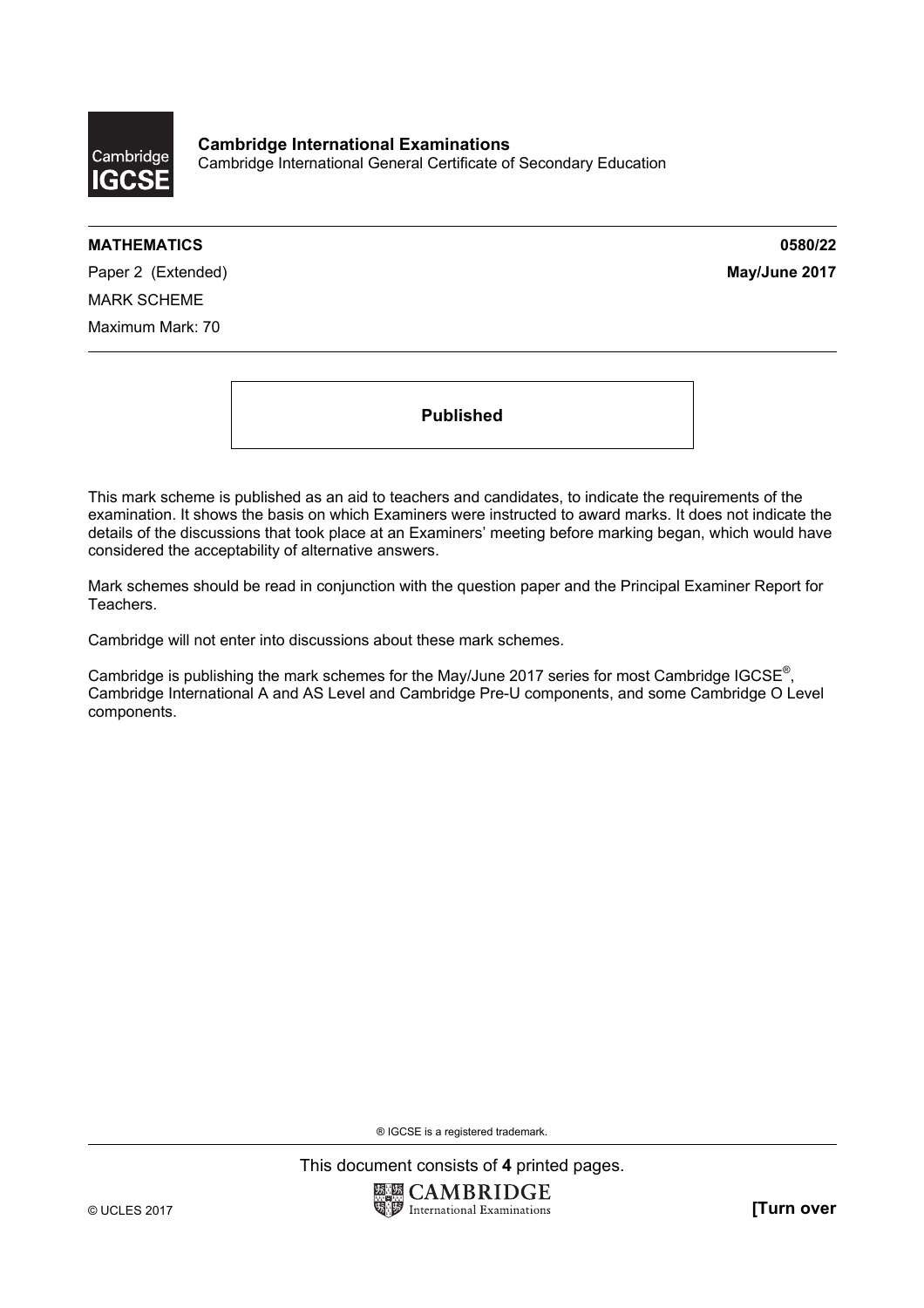$\overline{\phantom{a}}$ 

## **Abbreviations**

- cao correct answer only<br>dep dependent dep dependent<br>FT follow thro follow through after error isw ignore subsequent working oe or equivalent SC Special Case
- nfww not from wrong working
- soi seen or implied

| Question       | Answer                                | <b>Marks</b>     | <b>Part Marks</b>                             |
|----------------|---------------------------------------|------------------|-----------------------------------------------|
| $\mathbf{1}$   | $[0]$ .072                            | $\mathbf{1}$     |                                               |
| $\overline{2}$ | $[0].15$ oe                           | $\mathbf{1}$     |                                               |
| $\overline{3}$ | [0] 0.62                              | $\mathbf{1}$     |                                               |
| $\overline{4}$ | $[0]$ .394<br>or [0].3944 to [0].3945 | $\mathbf{1}$     |                                               |
| 5              | 41.9 or 41.87                         | $\mathbf{1}$     |                                               |
| 6              | $7(2x-3y)$ final answer               | $\mathbf{1}$     |                                               |
| $\tau$         | 41                                    | $\boldsymbol{2}$ | <b>M1</b> for $5(7) - 3(-2)$                  |
| $8\,$          | 110                                   | $\mathbf{1}$     |                                               |
|                | 70                                    | $\mathbf{1}$     |                                               |
| 9              | $\frac{5}{6} - \frac{3}{6}$ oe        | M1               | oe for $\frac{5k}{6k} - \frac{3k}{6k}$        |
|                | $\frac{1}{3}$ cao final answer        | A1               |                                               |
| $10\,$         | $\frac{1}{6}$ oe                      | 2 <sup>1</sup>   | <b>M1</b> for $2 - 1 = 5x + x$ oe             |
| 11(a)          | $6.05 \times 10^{-2}$                 | $\mathbf{1}$     |                                               |
| 11(b)          | $5.1\times10^3$                       | $\mathbf{1}$     |                                               |
| 12             | 34.8 or 34.84 to 34.85                | $\boldsymbol{2}$ | <b>M1</b> for sin $\left[-\frac{1}{7}\right]$ |
| 13             | $n < 3.5$ oe final answer             | $\overline{2}$   | M1 for $18 - 11 > 5n - 3n$ oe                 |
| 14(a)          | 25                                    | $\mathbf{1}$     |                                               |
| 14(b)          | $\overline{9}$                        | $\mathbf{1}$     |                                               |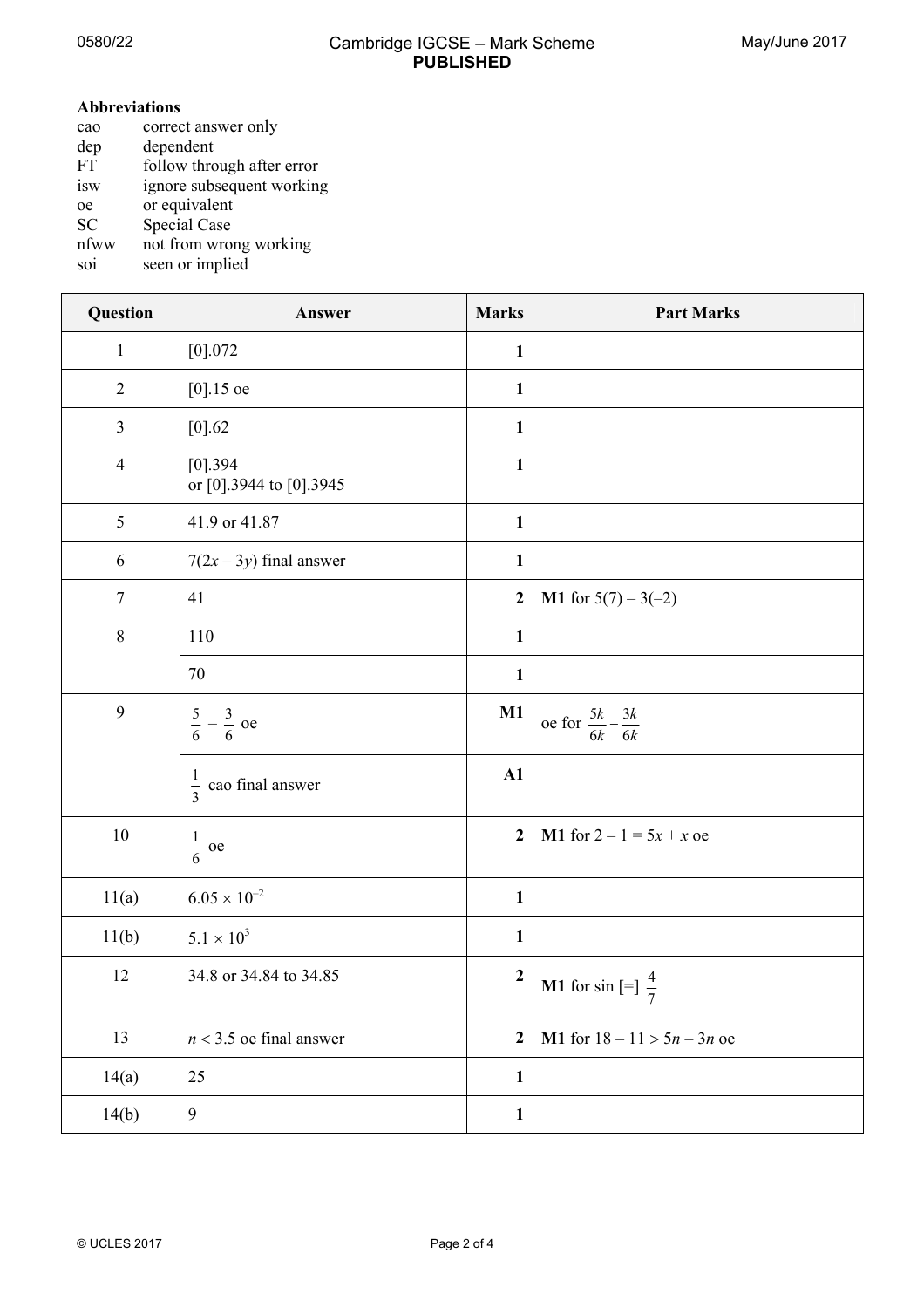## 0580/22 Cambridge IGCSE – Mark Scheme **PUBLISHED**

| Question  | Answer                                                                       | <b>Marks</b>            | <b>Part Marks</b>                                                                                                                                                     |
|-----------|------------------------------------------------------------------------------|-------------------------|-----------------------------------------------------------------------------------------------------------------------------------------------------------------------|
| 15        | $[\pm] \sqrt{\frac{p}{2}}$ oe                                                | $\mathbf{2}$            | <b>M1</b> for $\frac{p}{2} = q^2$ or $\sqrt{p} = \sqrt{2} q$<br>or $[q = ]\sqrt{their \frac{p}{2}}$ or $[q = ]\frac{\sqrt{p}}{their \sqrt{2}}$                        |
|           |                                                                              |                         |                                                                                                                                                                       |
| 16(a)     | Correct bisector with correct arcs                                           | $\mathbf{2}$            | <b>B1</b> for correct bisector but no arcs or correct<br>arcs but no line                                                                                             |
| 16(b)     | Correct region shaded                                                        | $\mathbf{1}$            |                                                                                                                                                                       |
| 17        | 4.34 or 4.336 to 4.337                                                       | $\overline{\mathbf{3}}$ | <b>M2</b> for $\frac{8.15 \sin 30}{\sin 110}$<br>or <b>M1</b> for $\frac{\sin 110}{8.15} = \frac{\sin 30}{AC}$ oe                                                     |
| 18        | 2859.75 2968.75 cao<br>final answer                                          | 3 <sup>1</sup>          | <b>B2</b> for one correct seen<br>or <b>B1</b> for 62.5 or 61.5 or 46.5 or 47.5 seen<br>or M1 for $(62 + 0.5) \times (47 + 0.5)$<br>or $(62 - 0.5) \times (47 - 0.5)$ |
| 19        | 37.4 or 37.38<br>and<br>142.6 or 142.6                                       | 3 <sup>1</sup>          | <b>B2</b> for one correct<br>or M1 for $0.5 \times 8 \times 7 \sin = 17$ oe<br>If zero or M1 only scored, SC1 for two<br>answers with a sum of 180                    |
| 20        | $\frac{2x^2 + x - 7}{3(x+1)}$ or $\frac{2x^2 + x - 7}{3x+3}$<br>final answer | 3 <sup>1</sup>          | <b>M1</b> for $(2x-1)(x+1)-2 \times 3$ oe with an<br>attempt to expand the brackets<br><b>B1</b> for $3(x + 1)$ or $3x + 3$ for denominator                           |
| 21        | 1.5 or $\frac{3}{2}$ or $1\frac{1}{2}$                                       | $\mathbf{3}$            | <b>M1</b> for $\frac{k}{\sqrt{1+x}}$<br><b>M1</b> for $y = \frac{their k}{\sqrt{1+15}}$<br>or <b>M2</b> for $\frac{2}{\sqrt{1+15}} = \frac{y}{\sqrt{1+8}}$            |
| 22(a)     | $(3t+u)(3t-u)$ final answer                                                  | $\boldsymbol{2}$        | <b>B1</b> for $(at + bu)(ct + du)$ final answer<br>where $ac = 9$ or $ad + bc = 0$ or $bd = -1$                                                                       |
| 22(b)     | $(c-2d)(2-p)$ or $(p-2)(2d-c)$<br>final answer                               | $\boldsymbol{2}$        | <b>M1</b> for $2(c-2d) - p(c-2d)$<br>or $c(2-p) - 2d(2-p)$<br>or $p(2d-c) - 2(2d-c)$<br>or $2d(p-2)-c(p-2)$                                                           |
| 23(a)(i)  | 24                                                                           | 1                       |                                                                                                                                                                       |
| 23(a)(ii) | 5                                                                            | 1                       |                                                                                                                                                                       |